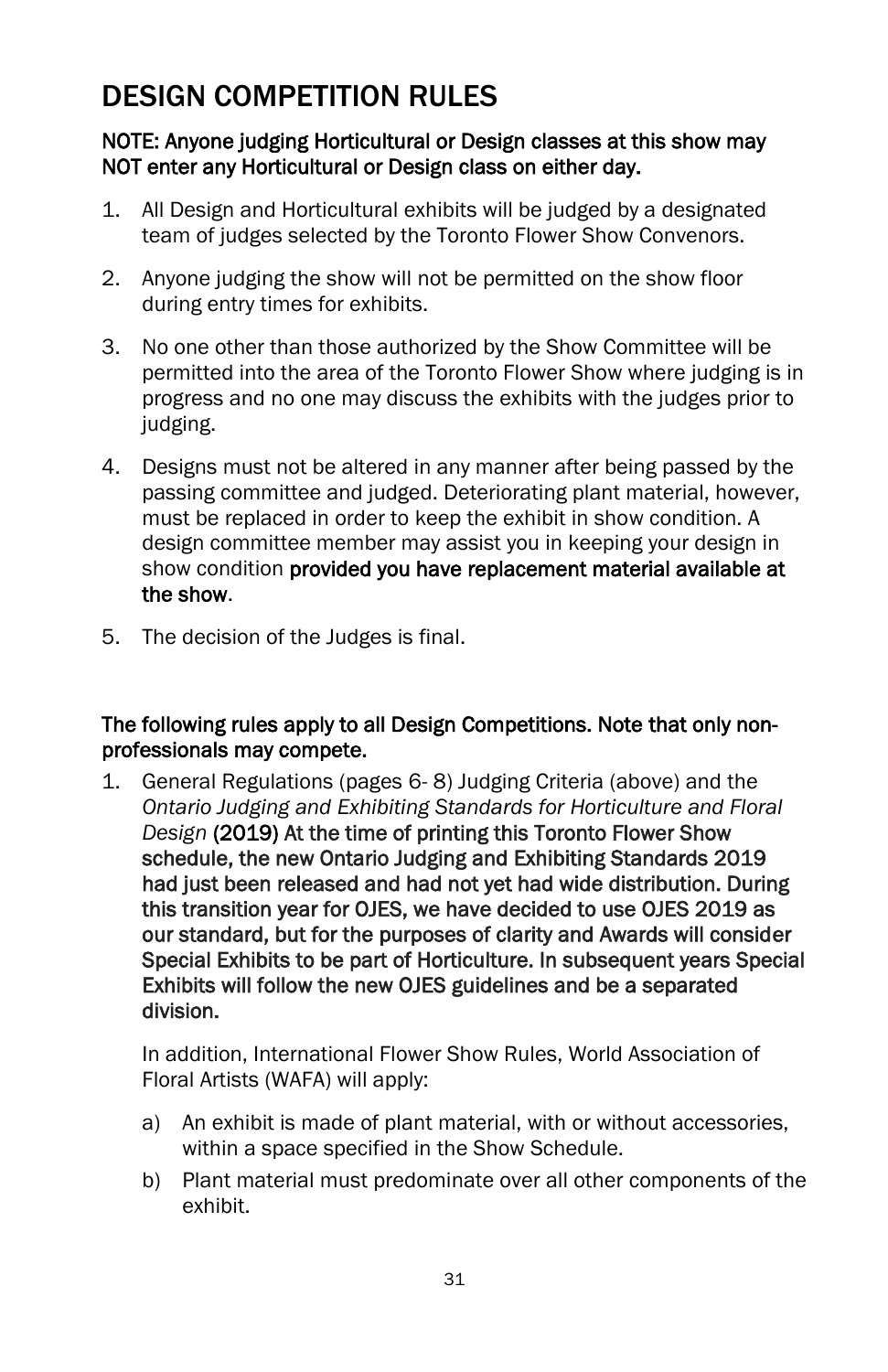- c) The use of artificial plant material is forbidden unless stated in the regulations.
- d) Fresh plant material must be in water or in water-retaining material unless such material remains turgid throughout the event.
- e) Painted and/or artificially coloured plant material may be used unless otherwise stated in the regulations.
- f) Portions of any Design entry requiring work not able to be completed in the time allotted may be done in advance.
- g) In the event of any conflict, the above rules will prevail.
- 2. Exhibitors are requested to notify convenors as soon as possible, which dates and classes they wish to enter. Do not wait to be called. Space will be reserved for each exhibit when notice is received and confirmed by email, telephone or letter. Exhibitors unable to fulfill their responsibility must find their own substitute.
- 3. Exhibitors may submit only 1 exhibit in each class.
- 4. All classes are limited to 5 exhibits each entry day except where noted in the Schedule.
- 5. First day exhibits will be received between 1:00 p.m. and 10:00 p.m. on Thursday March 12, and between 6:00 a.m. and 9 a.m. on Friday, March 13, 2020. First day exhibits must be removed at 5:30 p.m. on Tuesday, March 17, 2020.
- 6. Second day exhibits will be received between 6:00 p.m. and 11:00 p.m. on Tuesday, March 17 and between 6:00 a.m. and 9:00 a.m. on Wednesday, March 18, 2020.Second day entries must be removed at 5:00 p.m. Sunday March 22, 2020.
- 7. All first day designs must be passed by Friday, March 13, 2020 by 9:00 a.m. for judging at 9:30 a.m. They must remain in place until removal on Tuesday, March 17 at 5:30 p.m. All second day designs must be passed by Wednesday, March 18 by 9:00 a.m. for judging at 9:30 a.m.

There will be a warning bell 15 minutes prior to the time of clearing the judging area on both entry days.

- 8. If a design has a mechanical failure after the entry time is closed, it may not be repaired until judging is completed. After judging it must be repaired to its original status for the duration of the show.
- 9. No exhibit may be altered in any manner after it has been judged, except to restore it as close as possible, to its original design.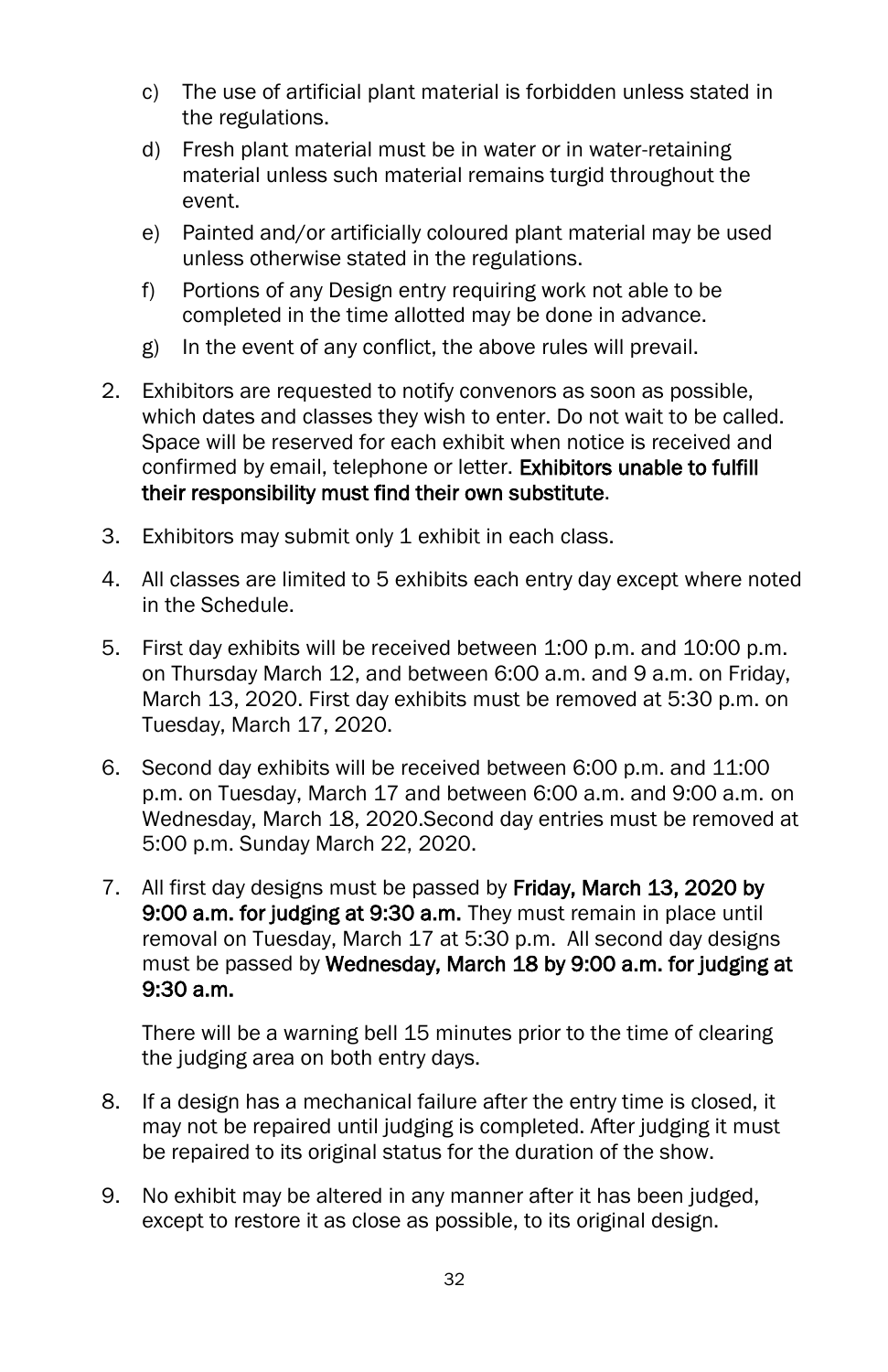- 10. Maintenance may be done at any time during the show, including public open hours. Please ensure that you are wearing appropriate ID.
- 11. The Toronto Flower Show Chair and/or the Floral Design Chair may remove an exhibit if deemed necessary.
- 12. All exhibits must be removed promptly on Sunday, March 22 at 5:00 p.m.
- 13. All designs must be made and staged by the exhibitors themselves. Any competitor receiving help with put-in other than help that is physically necessary will be disqualified.
- 14. All exhibitors are asked to leave their completed entry sheet with their design at the time of entry. It should include name, class, date, a list of plant material in the design, including both common and botanical names and explanation of containers of interest. See *Snippy Tips #1*. Novice designation must be included on the entry sheet. The list of material in the design should be duplicated in block capitals or typed on a 4" x 6" card to be available for the judges.
- 15. Check with your class convenor to see that your design meets all requirements set out in the schedule. A design which does not comply will not be judged. *You may not leave the design area until your design is accepted by the Passing Committee*. This will be at the sole discretion of the Design Committee Chair. This will be indicated by the letter P marked on your entry card.
- 16. While every effort has been made to ensure accuracy, note that measurements may vary slightly.

#### Points Awarded

| First                     | 6 points |
|---------------------------|----------|
| Second                    | 4 points |
| Third                     | 2 points |
| <b>Honourable Mention</b> | 1 point  |

Scale of Judging Points (except where otherwise stated)

Design: Organization of the elements and principles. 40 points Conformance: Compliance with scheduled requirements, 25 points theme.

Creativity: Originality of concept in choice of components, 20 points and/or organization of design elements according to the principles of design.

Distinction and Condition: Marked superiority and physical state of plant material at time of judging 15 points

Scale of Points for Tables: see *Ontario Judging Standards* (2019 edition)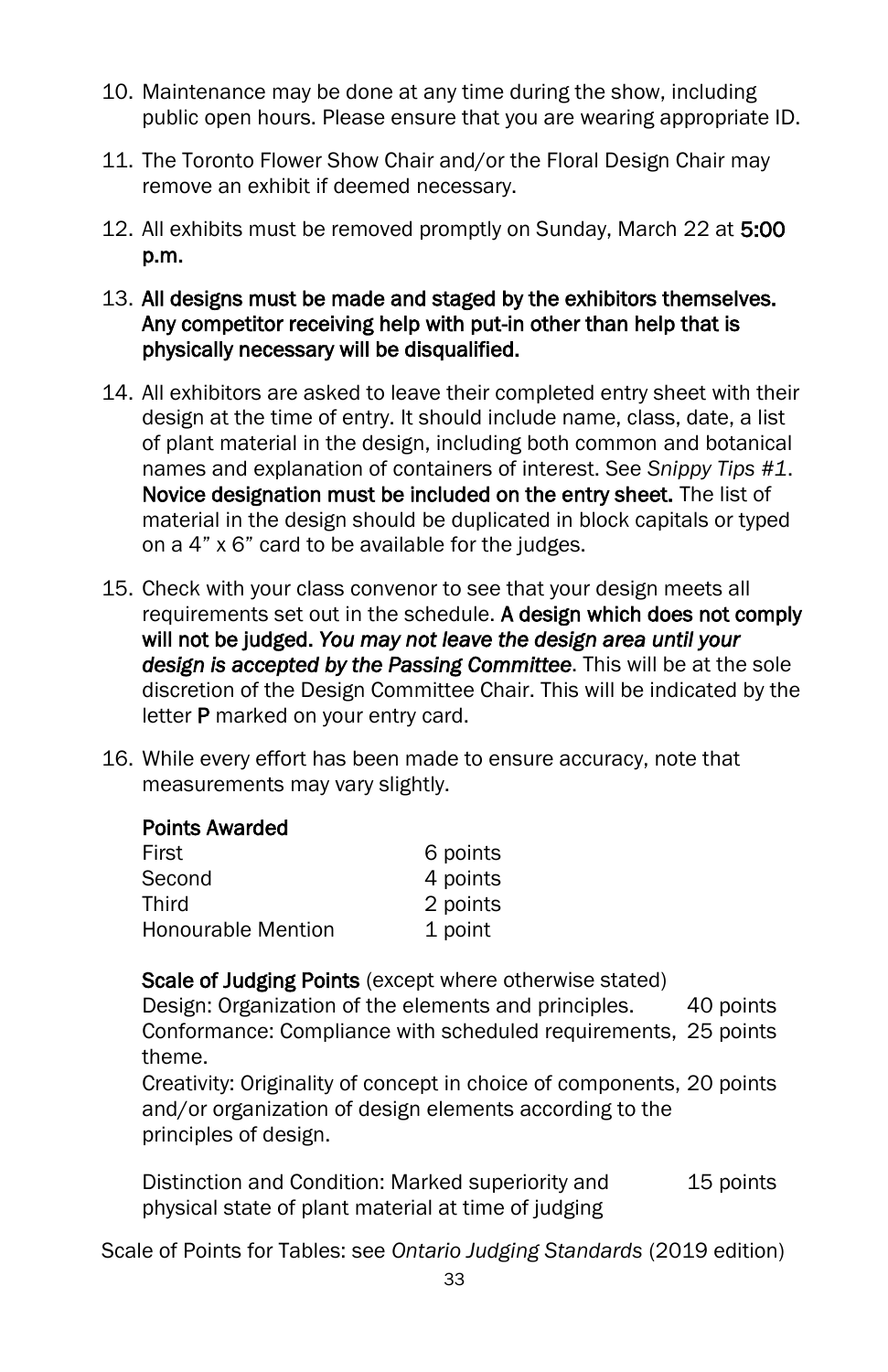Scale of Points for Miniatures: see *Ontario Judging Standards* (2019 edition)

# Deductions will be proportionate to the degree of non-compliance.

NOTE: throughout the schedule, the colours are chosen from Benjamin Moore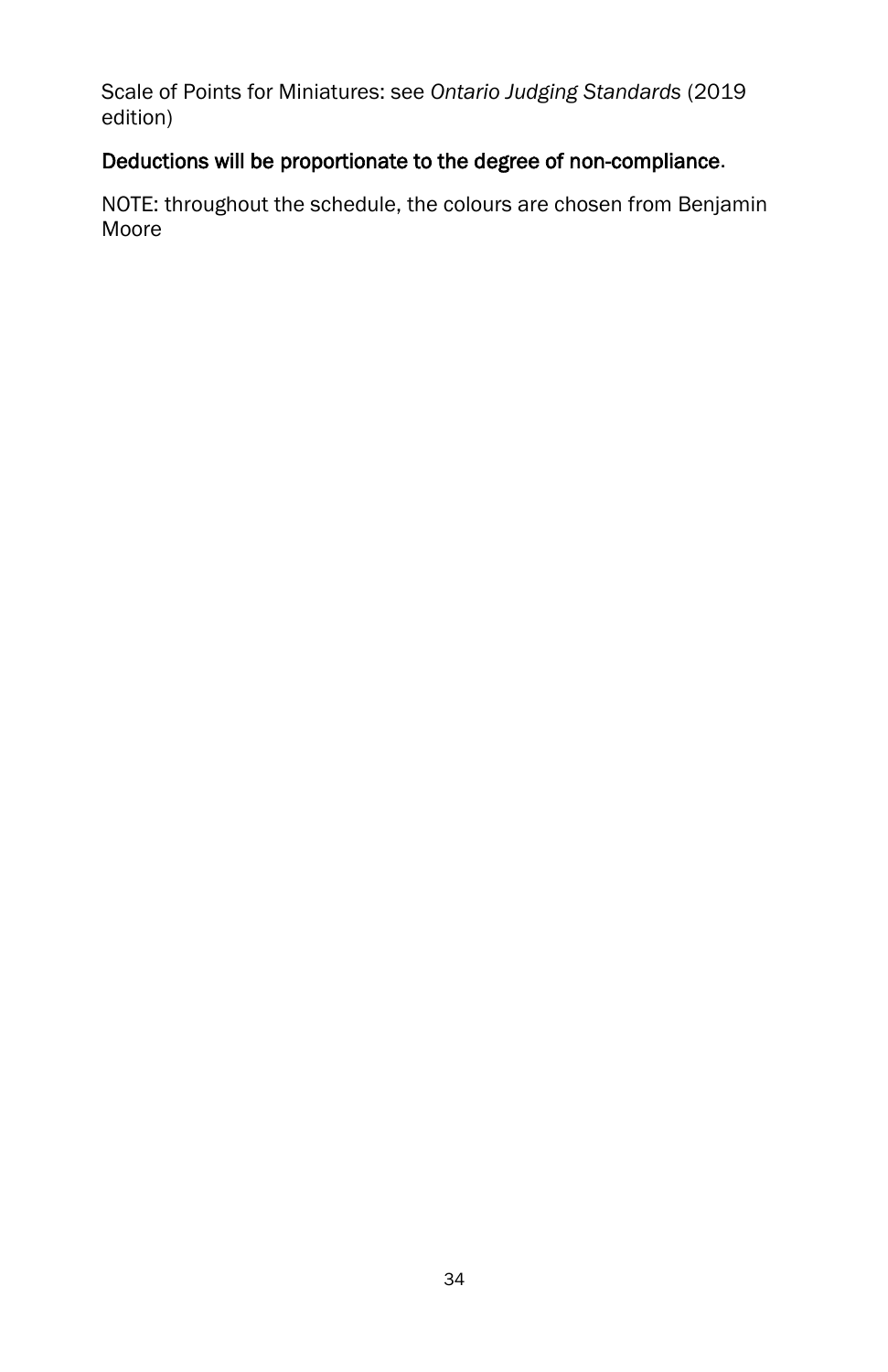# DESIGN COMPETITION SCHEDULE

# Class 101 and 201 VOICES OF SPRING

NOVICE CLASS- Open to members of The Garden Club of Toronto who have not previously won a first-place ribbon in the Toronto Flower Show (at Canada Blooms) (excluding monthly Neal Cup and Margaret Dove competitions).



# Convenors:

Margaret Betts 416-917-5528 margbetts@rogers.com Katherine Shaw 416-480-9595vkatherineshaw@gmail.com

# Class 102 and 202 ENHANCED BY A NEST



A Dutch Flemish Design

Staged on a pedestal 46cm wide x 46cm deep x 91cm high (18" x 18" x 36 ") on a base 122cm wide x 122cm deep x 10cm high (48" x 48" x 4")

Against a background panel 122cm wide x 203cm high (48" x80")

Area Allotted: 122cm wide x 122cm deep x 203cm high (48" x 48" x 80")

Limited to 5 entries

Pedestal, Base and background colour Provence Cream 2021-60

# Convenors:

Rosemary Passafiume-McLean 416-284-6969 rosemary.passafiume.mclean@gmail.com Helen Feldmann 416-489-2619 helenfeldmann@gmail.com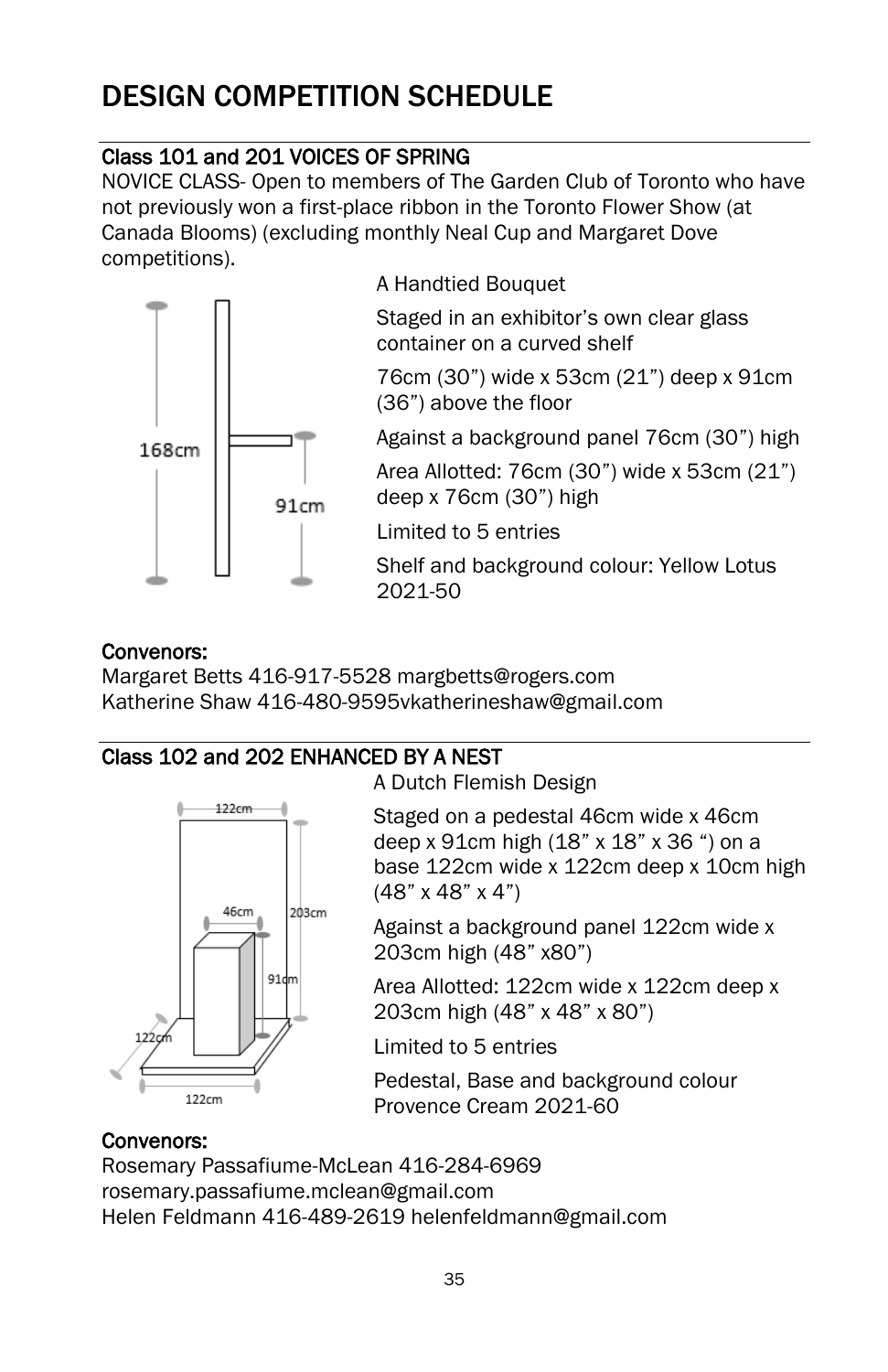# Class 103 and 203 MURMURATION OF STARLINGS

A Design

Staged in a niche 112cm wide x 81cm deep x 142cm high (44" x 32" x



56") Area allotted: 112cm wide x 81cm deep x 142cm high (44" x 32" x 56")

Limited to 5 entries

Niche Colour: Blue Wave 2065-50

Set Colour: Summer Sun Pink 2012-40

# Convenors:

Lynda Summerville 416-690-5434 dean.lynda@rogers.com Tara Bramall 416-489-5383 tara8@rogers.com

# Class 104 and 204 AWAKENING



A Miniature Design using predominantly fresh plant material

Staged in a clear acrylic cube 13cm wide x 13cm deep x 13cm high

(5.25"x 5.25" x 5.25") set on a pedestal 137cm high (54") against a background

Design may be hung

Entrants may supply their own mat on the back and or base of the acrylic cube

Limited to 5 entries

Pedestal and background colour: Summer Sun Pink 2012-40

# Convenors:

Linda Alcock 416-481-9894 linal22@ yahoo.com Loris Adamson 416-400-0363 lorisadamson@me.com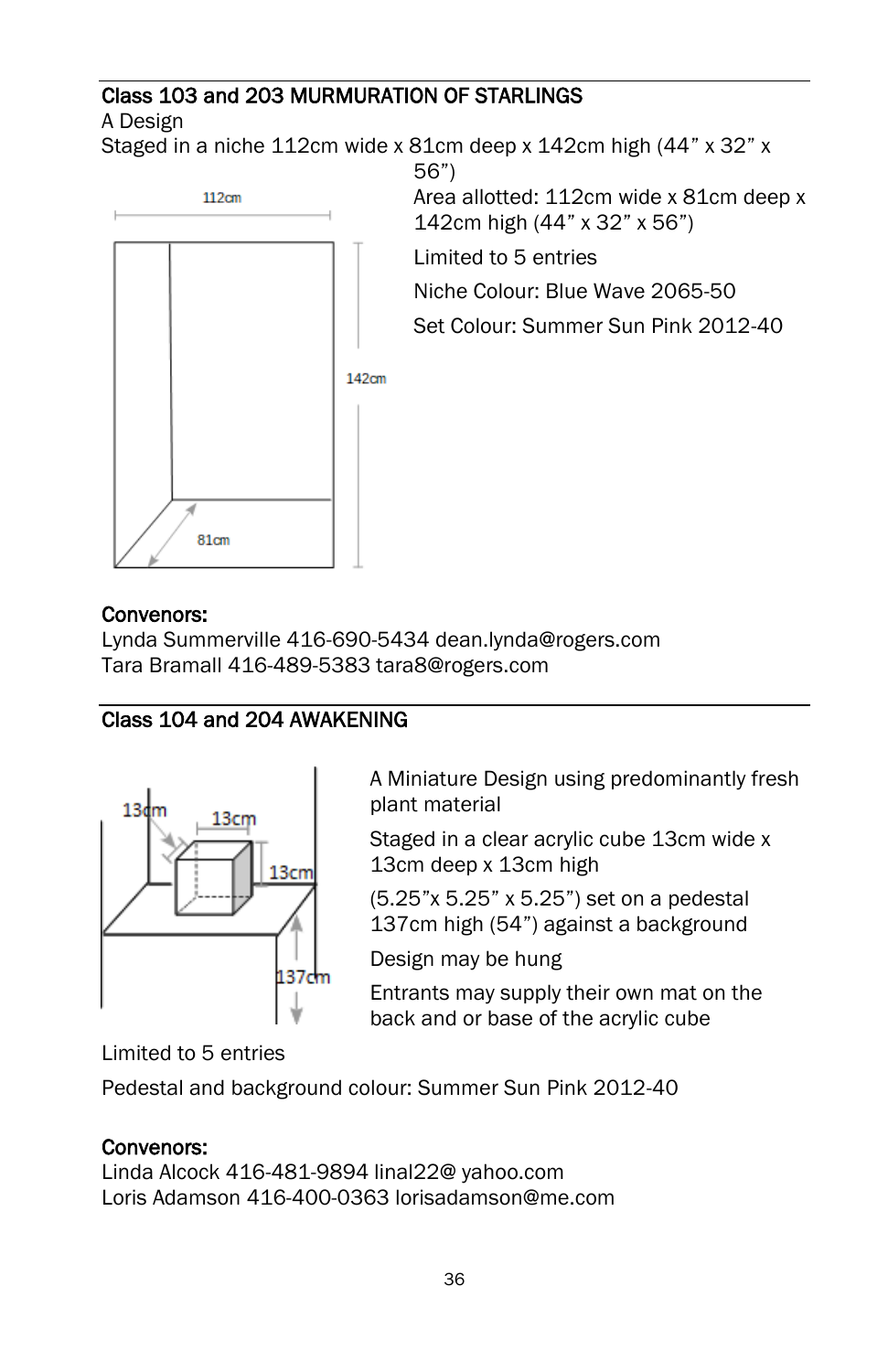# Class 105 and 205 FLUTTERING WINGS

A Miniature Design using dried and or preserved plant material Staged in a clear acrylic cube 13cm wide x 13cm deep x 13cm high



(5.25" X 5.25" X 5.25") set on a pedestal 137cm high (54") against a background

Design may be hung

Entrants may supply their own mat on the back and or base of the acrylic cube

Limited to 5 entries

Pedestal and background colour: Summer Sun Pink 2012-40

#### Convenors:

Deborah Landers 416-485-3557 landers@rogers.com Jacqui Miller 416-787-8727 millerjacqui@hotmail.com

# Class 106 and 206 SOMETHING TO CROW ABOUT



An Op Art Design Staged on a shelf 122cm wide x 61cm deep (48" x 24") 91cm (36") above the floor

Area allotted: 112cm wide x 61cm deep x 116cm high (44" x 24" x 46")

Backgrounds may be used on the back and base of the shelf but must be removable so that there are no marks or stains on the surfaces.

Limited to 5 entries

Shelf and background colour: Cedar Green 2034-40

#### Convenors:

Diana Kennedy 905-831-9671 diana.kennedy@sympatico.ca Celia Roberts 905-335-8555 celiaroberts62@bell.net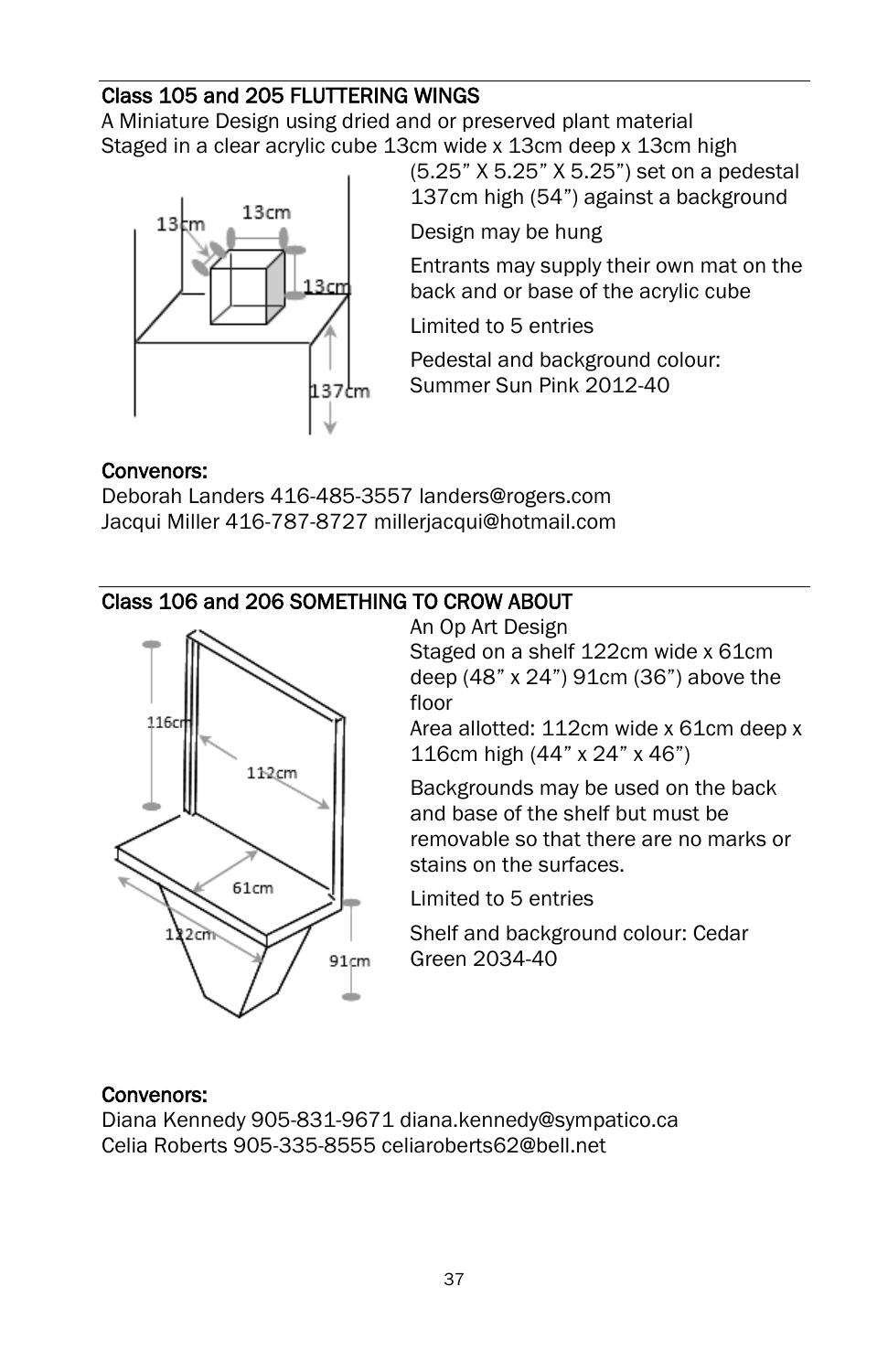### Class 107 A and B THE LEGEND OF THE FIREBIRD

Open to members of Garden Clubs and Horticultural Societies as well as The Garden Club of Toronto

A Firebird made of dried and or fresh plant material, viewed from all around judged from front.

Plant material may be treated or painted. Other materials may be used to support your design but only allowed materials may be visible. A judicious use of feathers will be allowed.

These exhibits will stay in the show for 10 days. Limited to 10 entries.

# 107A

Staged on a 107cm high pedestal (42") with a 46cm diameter top (18")

Pedestal colour: Yellow Lotus 2012-50



# 107 B

Staged on a 91cm high pedestal (36") with a 46cm diameter top (18")

Pedestal colour: Yellow Lotus 2012-50



### Convenors:

Marsha Pine 416-461-4466 mpine@rogers.com Marilyn Walsh 416-461-8714 marilyn\_walsh@rogers.com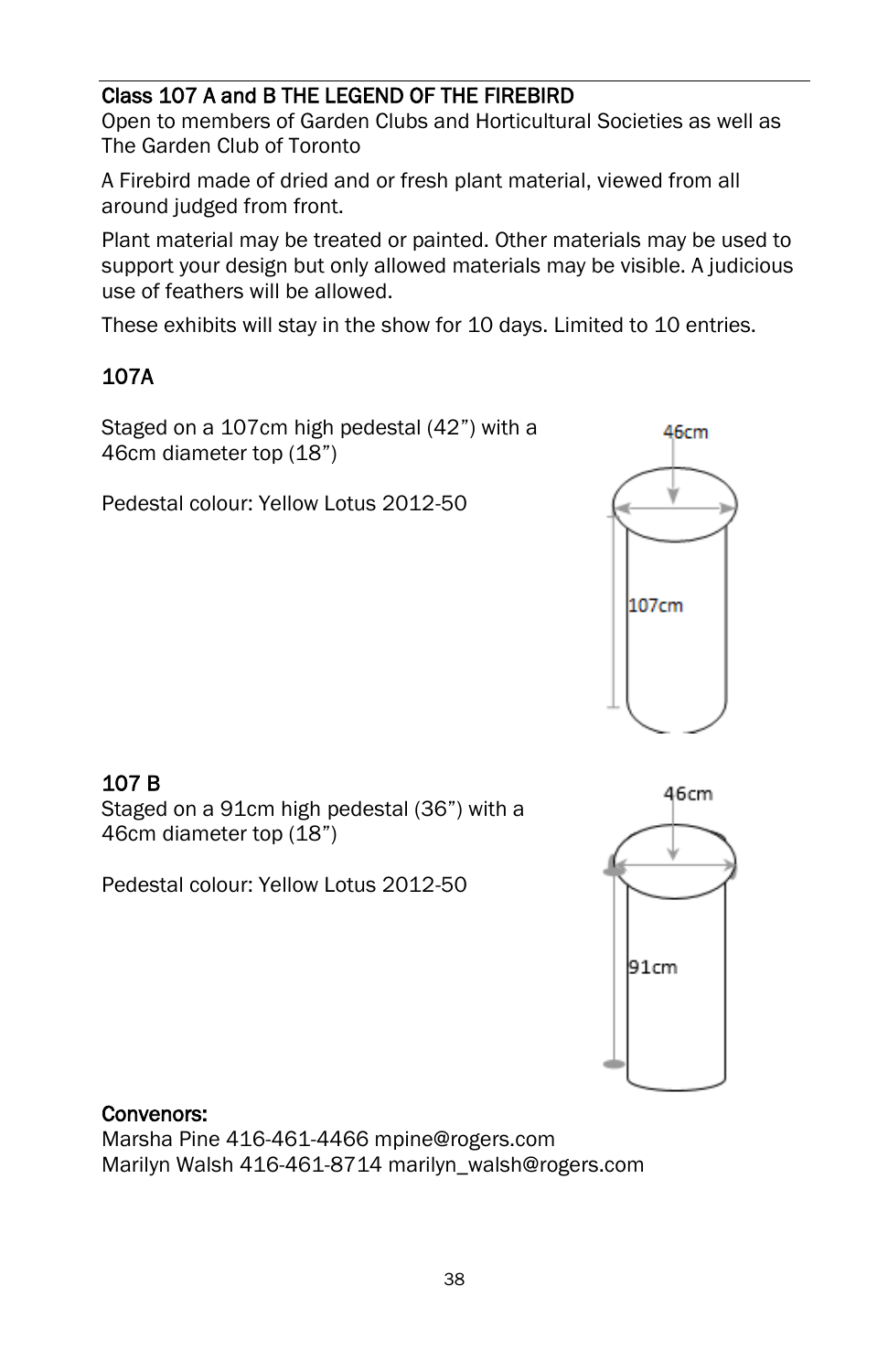### Class 108 and 208 SINGING IN THE RAIN



An Exhibition Type 2 Table Design

Staged on a square table 91cm x 91cm wide x76cm high (36" x 36" wide x 30" high) against a background 91cm wide x 203cm high (36" x 80")

Note: A black tablecloth will be provided, or entrant can supply their own cloth.

Limited to 4 entries

Background Colour Cedar Green 2034-40

#### Convenors:

Sue Schaal 416- 922-7875 schaal@sympatico.ca Tree Ierullo 416-929-6962 treehouse1@sympatico.ca

#### Class 109 and 209 TWIGS AND TWINE



An imposed class where all materials are supplied. There will be a material cost of \$100.00 for each entrant. Entrants will receive a list of tools they may bring. A 3 hour time period will be given between 6:00 am and 9:00 am on the day of judging.

Staged on shelf 122cm wide x 61cm deep (48" x 24") 91cm (36") above the ground.

Area allotted: 112cm wide x 61cm deep x 116cm high (44" x 24" x 46")

Limited to 5 entries

Shelf and Background colour: Cedar Green 2034-40

#### Convenors:

Carrie Stinson 416-488-4839 carriestinson@rogers.com Donalda Kelk 647-274-0042 dongeo@rogers.com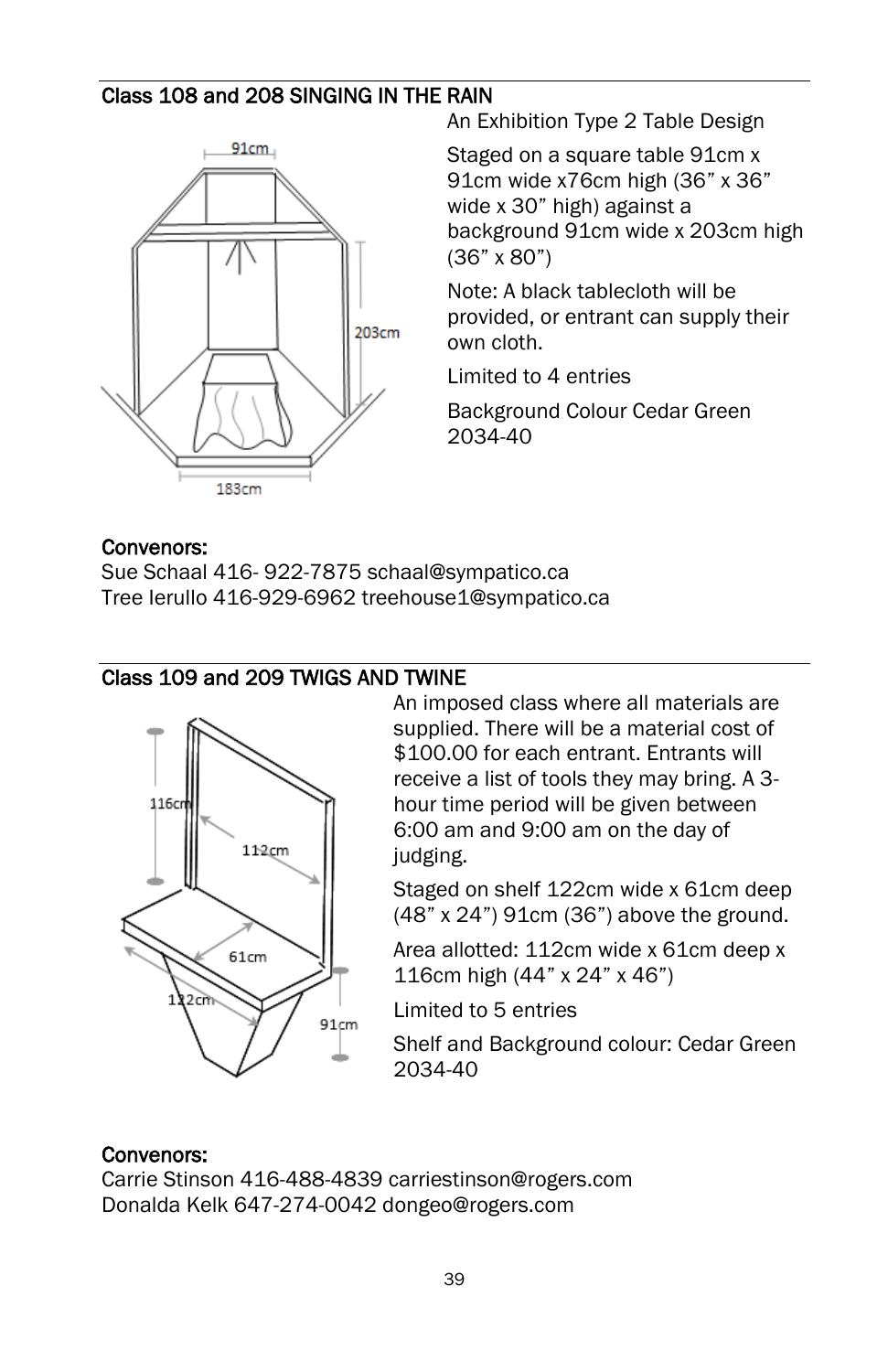# Class 110 and 210 FLIGHT OF FANCY

Open Class: Open to members of Garden Clubs and Horticultural Societies other than The Garden Club of Toronto



A Design Staged on a pedestal 91cm high with a 46cm diameter top (36" high with an 18" diameter top)

On a base 122cm wide x 122cm deep x 5cm high (48" x 48" x 2") against a background panel

122cm wide x 208cm high (48" x 82")

Limited to 5 entries

Base and pedestal colour: Blue Wave 2065- 50

#### Convenor:

Michael Erdman 416-693-7001 mderdman@longwoods-intl.com Patty Carlson 644-688-4317 pattycarlson123@gmail.com

# Class 111 BIRDERS' PARADISE

Open Class: Open to members of Garden Clubs and Horticultural Societies as well as The Garden Club of Toronto



Exhibit remains in show for ten days.

A naturalistic picture using dried, dyed, pressed, treated and or plant-based material. A judicious use of painted plant material may be used. Background of surface may be painted.

Staged: to be attached to a backdrop square board 71cm wide x71cm high (28" wide x 28" high) already affixed to the wall.

Board Colour Simply White OC117

Material may extend over your surface but must not exceed the dimensions of the backdrop square.

The Exhibitor may choose the size and shape of their design. The exhibitor must equip the design with picture wire for hanging. Maximum depth of the design from surface is 5cm (2").

Background colour of the wall: Lotus Yellow 2021-50

Limited to 18 entries

#### Convenors:

Helene Selemidis-Hill 905-773-6084 selemidh@rogers.com Marie Adams 416-248-5242 jrm.adams@primus.ca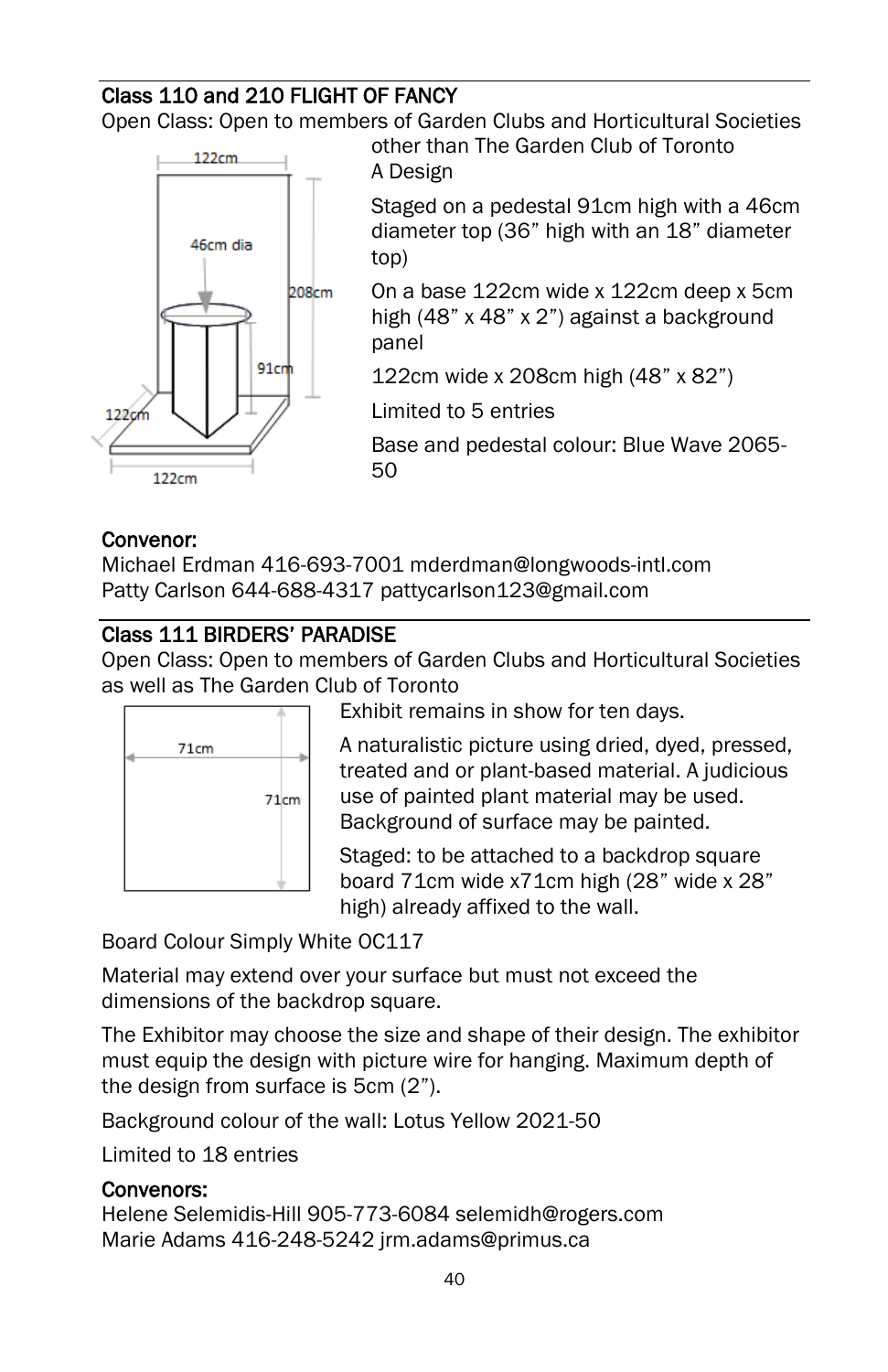#### Class 112 and 212 A MOCKINGBIRD'S VIEW



Entrants will pick their choice of painting to interpret in their design from Art Works provided available a month before the show. A Design

Paintings will be hung on a wall 122cm wide x 213cm high (48" x 84")

A pedestal 61cm wide x 61cm deep x 71cm high

(24" x 24" x 28") will be placed in front of the painting

for the entrants' interpretive design.

Limited to 5 entries

Background and Pedestal colour Cedar Green 2034-40

### Convenors:

Ellen Clark 416-486-9352 ellen.clark@sympatico.ca Marilyn Walsh 416-461-8714 marilyn\_walsh@rogers.com

### CLASS 113 and 213 FOR THE LOVE OF WATER

A Design with water as a major component



Staged on a clear acrylic pedestal 38cm wide x 38cm deep x 91cm high

(15" x 15" x 36") against a background of sheer blue drapery

On a base 91cm x 91cm x 10cm (36" x 36" x 4")

Base colour Blue Wave 2065-50

Area allotted: 91cm wide x 91cm deep (36" x 36")

Height unlimited

Limited to 5 entries

# Convenors:

Dianne Gillin 416-929-7176 dianne.sloangillin@gmail.com Deborah Maw 416-966-2856 openarms@path.com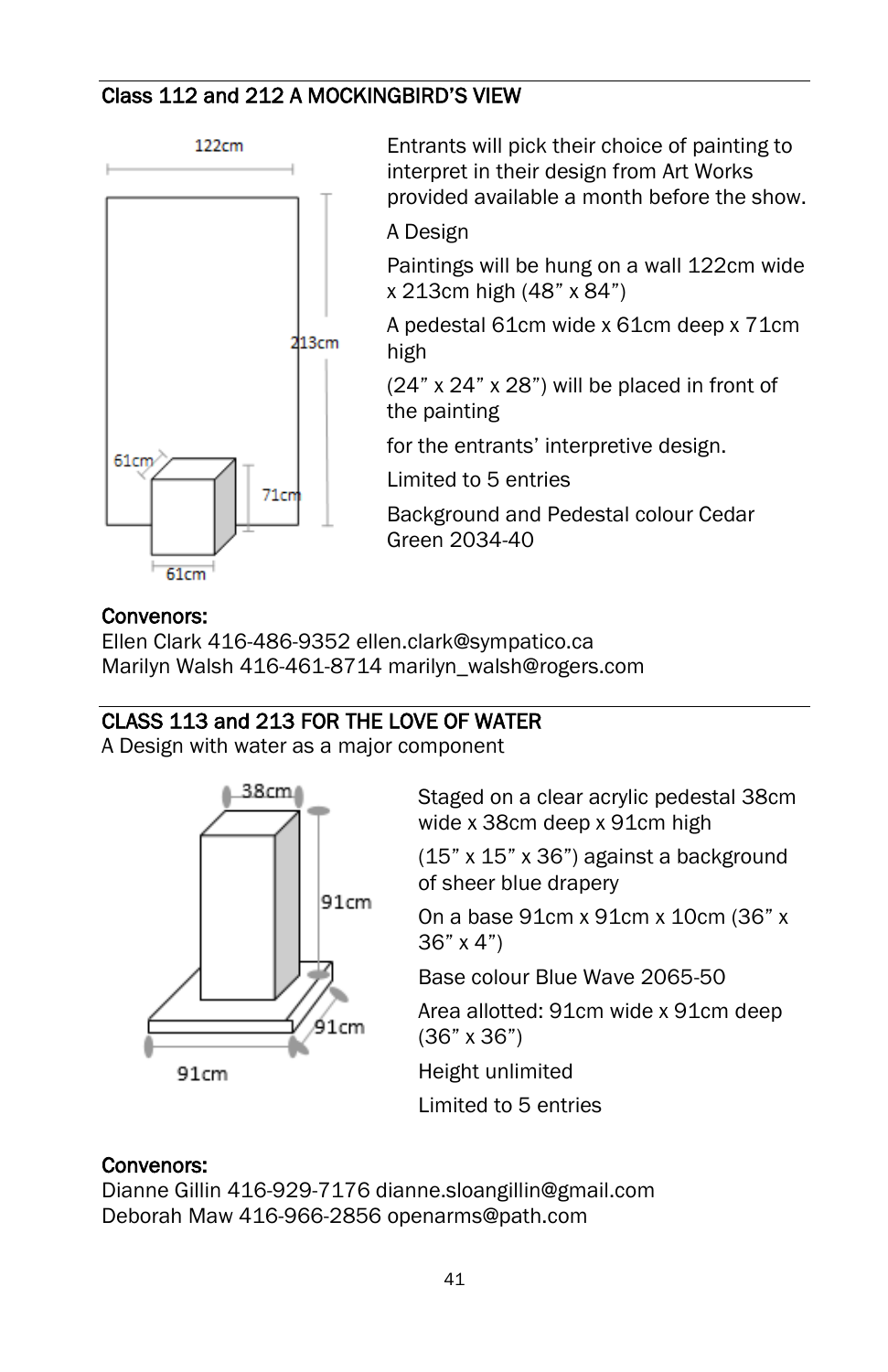### Class 114 and 214 BIRDS OF A FEATHER



An Ikebana Design

Staged on a pedestal 91cm high with a 46cm square top (36" with 18" top) on a base 122cm wide x 122cm deep x 5cm high (48" x 48" x 2") against a background panel 122cm wide x 203cm high

(48" x 82")

Area Allotted: 122cm wide x 122cm deep x 203cm high (48" x 48" x 80").

Limited to 5 entries

Background and base colour: Blue Wave 2065-50

#### Convenors:

Sue Clarkson 416-763-3918 sueclarkson@gmail.com Nora Cowie 416-486-0756 noracowie@rogers.com

# Class 115 AERIAL ODDYSSEY



International Class

A Design Staged on a base 122cm wide x 122cm deep x 10cm high (48" x 48" x 4")

Against a background panel 122cm wide x 203cm high (48" x 80")

Limited to 10 entries

Base and Background Colour: Blue Wave 2065-50

#### Convenors:

Margaret Taylor 416-440-1344 margaret.taylor@gmail.com Sue Schaal 416- 922-7875 schaal@sympatico.ca